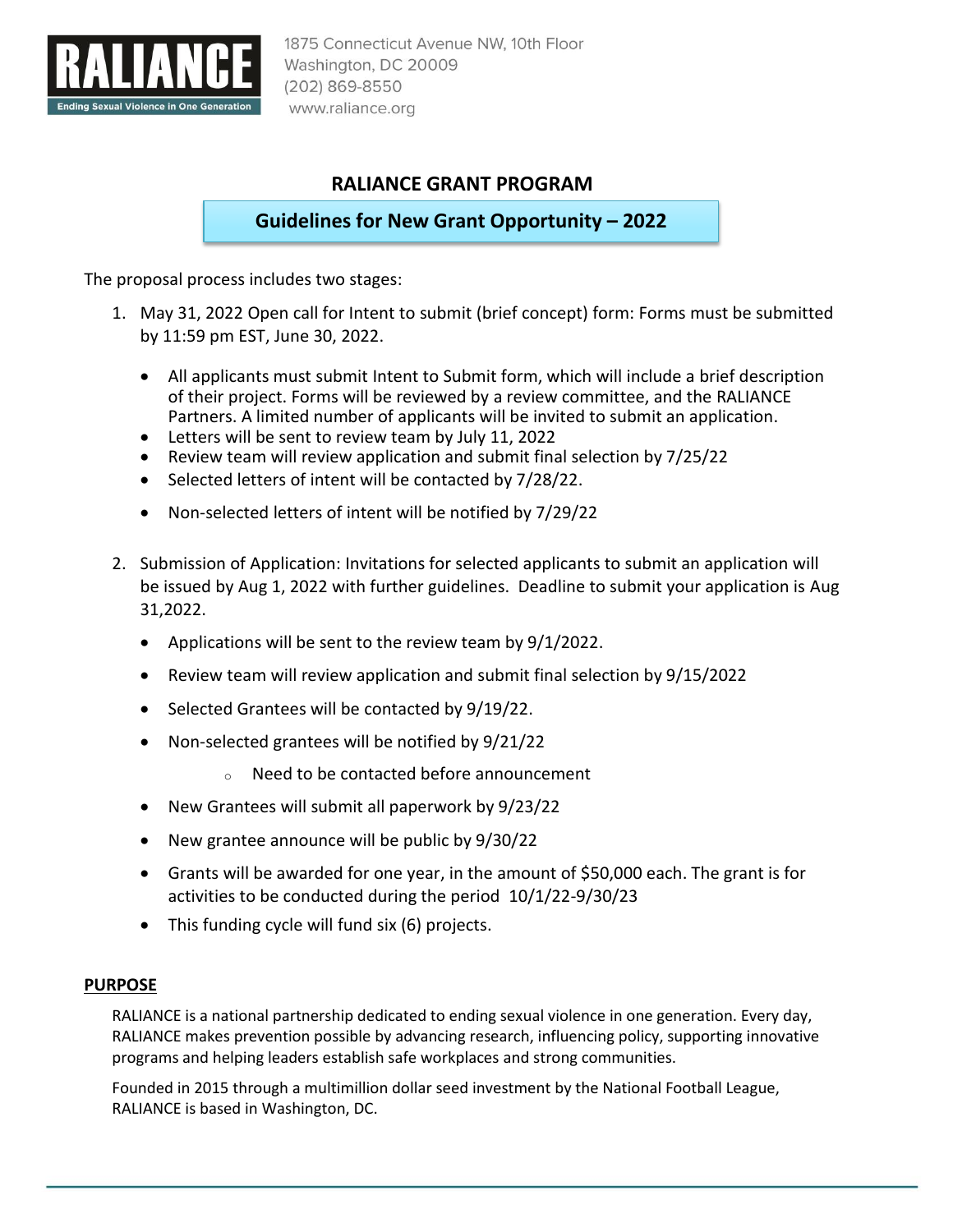RALIANCE partners with a wide-range of organizations to improve their cultures and create environments free from sexual harassment, misconduct and abuse.

**RALIANCE Sport**: The Sport+Prevention Center, a first-of-its-kind online resource created by RALIANCE, engages the sport community as a partner in ending sexual and domestic violence.

**RALIANCE Business:** RALIANCE works with businesses and industries to ensure respect in the workplace and safety for employees and customers.

**RALIANCE Policy:** RALIANCE advocates for prevention funding and policies that put the needs of survivors first.

**RALIANCE Grants:** To date, RALIANCE has also funded 69 grants to communities across the country, totaling \$2,911,256.00.

The RALIANCE Grant Program is a vehicle for directing new private funding to programs that have demonstrated expertise in preventing sexual violence. Projects will contribute to the coordinated implementation of a comprehensive initiative to change the culture by promoting effective sexual violence prevention strategies or by contributing to the existing body of evidence and/or promising practices or policies related to sexual violence prevention. Funded projects will be those that are able to be replicated. Priority will be given to projects serving traditionally marginalized or underresource communities or systems.

#### **ISSUING OFFICE**

Funding for these grants is provided to RALIANCE by the National Football League (NFL) as part of their ongoing commitment to end gender-based violence. The Pennsylvania Coalition Against Rape (PCAR), which houses NSVRC, is the designated fiscal agent for RALIANCE, and as such, is the issuing office for the RALIANCE Grant Program. The three partner agencies (VALOR, NAESV, and NSVRC) work closely together to develop, define, and announce the grant program and will collectively determine which projects are funded.

#### **ELIGIBILITY OF APPLICANTS**

Eligible – 501(c) (3) organizations with experience in addressing and/or preventing sexual violence.

Ineligible:

- 1. For-profit entities
- 2. Individuals
- 3. Other types of IRS-designated non-profit organizations

# **SCOPE**

Projects may be located anywhere in the United States or the U.S. Territories. Funded projects may develop, replicate, customize, or evaluate promising strategies. They may address a broad range of issues, types of sexual violence, ages, genders, cultures, or systems that fit within one of the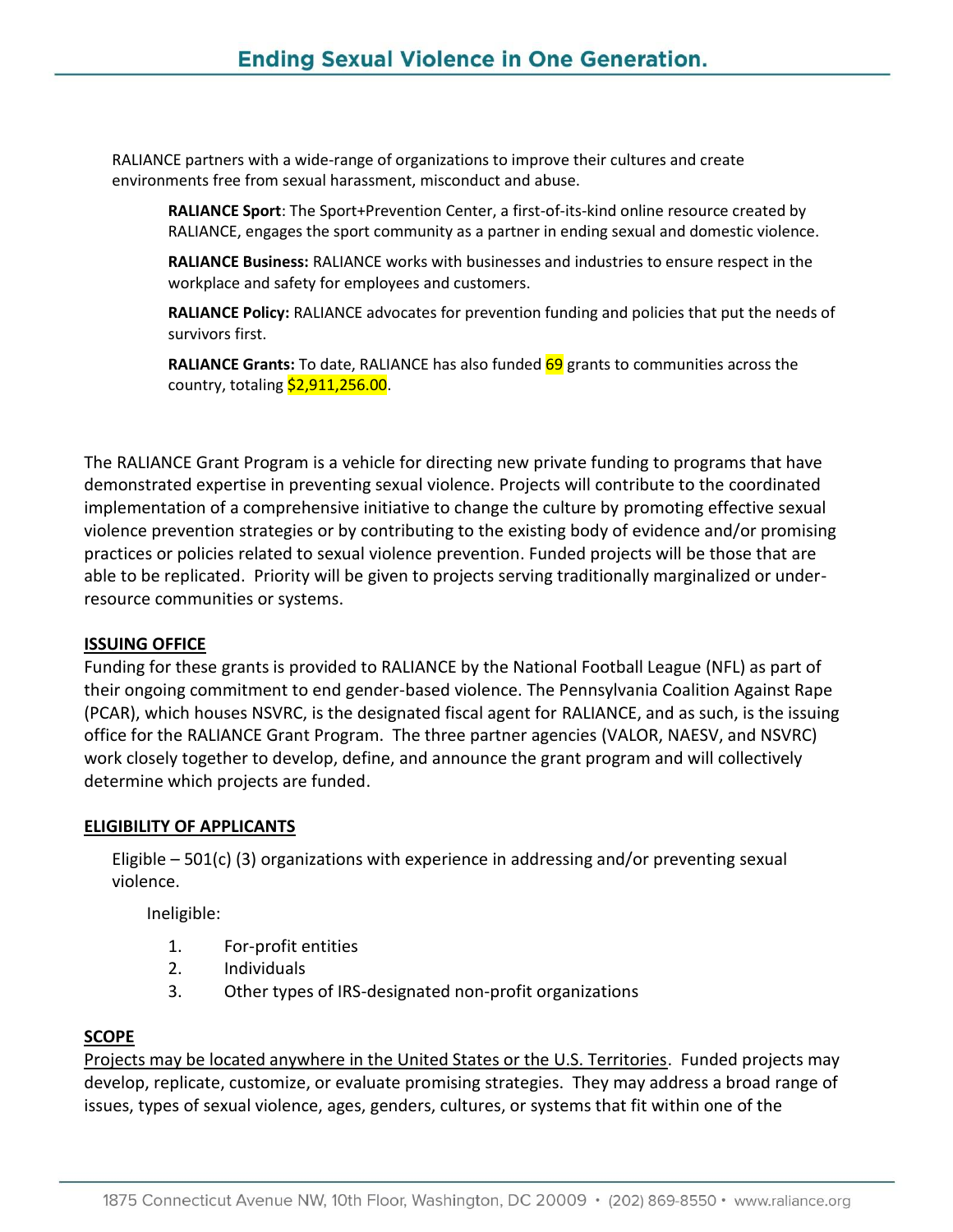designated funding categories. Projects may address promising practices or policies and must be replicable.

#### **ELIGIBLE EXPENSES**

- direct personnel cost for project
- direct consultant fees for project
- rent and maintenance of space
- utilities
- office supplies
- printing and duplication
- telephone and internet costs
- postage
- rent and maintenance of equipment
- travel
- resource materials
- insurance
- meeting expenses (room rental & equipment rental)
- promotional or outreach activities
- equipment that costs less than \$2,500 per unit

#### **INELIGIBLE EXPENSES**

- *creation of new personnel*
- capital expenditures (i.e. mortgage, purchasing a phone system, major building improvements/renovations)
- purchase of equipment over \$2,500
- legislative/lobbying activities
- fundraising expenses

#### **COPYRIGHT INFORMATION**

Applicants selected for funding will comply with the following requirements regarding copyrighted materials. These are in addition to the specific terms of the project funding contract.

- All copyrighted material used to create or included in the materials or products created for the Project must be properly referenced and displayed as part of the material or products created. Any data or statistical claims must be appropriately referenced with full source citations.
- Any materials created with the funding must acknowledge RALIANCE**.**
- RALIANCE, and its funders, reserves the right to re-use, summarize, report, and/or distribute any materials developed, findings, or lessons learned from projects funded in full or in part through this grant process. Credit will be given to the developers who also retain copyrights. Any materials (such as curricula) that are offered for sale by the grantee, will not be freely distributed by RALIANCE. However, for such materials that are used in RALIANCEfunded projects, the grantee will provide a description of the resource, the cost, and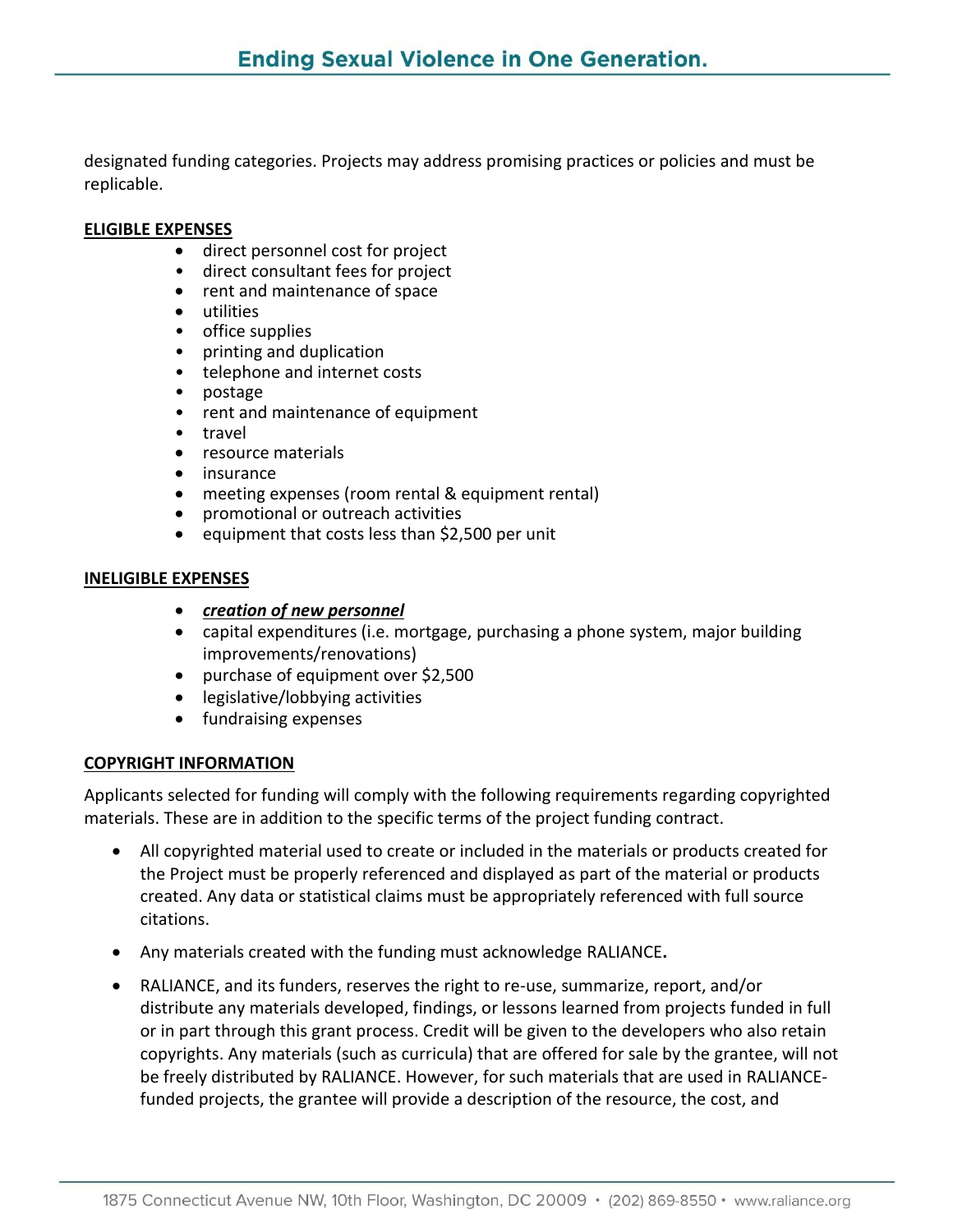information on how to obtain the resource. The grantee will also provide information about lessons learned, applicability for specific populations, etc. that were discovered through the RALIANCE grant, and such summaries may be shared with other projects.

# **DEFINITIONS**

- **Sexual violence** is a broad term that encompasses any type of unwanted, abusive, or exploitative sexual contact. It includes rape, incest, child sexual abuse, intimate partner violence, sexual exploitation, human trafficking, sexual harassment, exposure, and voyeurism. Sexual violence can include words and/or actions of a sexual nature against a person's will. A person may use manipulation, coercion, threats, or force to sexually abuse another person. There is a social context that surrounds sexual violence including norms that condone it or that permit the subjugation of certain groups based upon age, gender, race, or other characteristics. Silence about abusive comments and behaviors contribute to the occurrence of sexual violence. Sexual violence is a preventable social justice, public health, criminal justice, and human rights issue. It is preventable through intentional interactions and collaborations in our homes, neighborhoods, schools, faith communities, workplaces, and other settings.
- **Prevention** Cohen and Davis, of Prevention Institute, define primary prevention as "a *systematic* process that promotes safe and healthy environments and behaviors, reducing the likelihood or frequency of an incident, injury, or condition occurring."<sup>1</sup> Everyone plays a role in preventing sexual violence by helping to establish and reinforce norms of respect, safety, inclusion, equality, and helping others. A comprehensive approach to prevention takes into account that the way we respond to people when incidents do occur has an impact on reporting, feelings of safety and trust, and the likelihood of similar offending behaviors being repeated.

The funding priority areas described below are intended to: a) strengthen organizations, systems, and communities' capacity to create safe and respectful environments; and b) reduce the likelihood of first-time or repeat perpetration of sexual violence.

#### **FUNDING CATEGORIES**

 $\overline{a}$ 

#### **1. Organizational, systemic, or community-level prevention strategies**

This category includes strategies that are designed to work with **systems or organizations** that are interested in creating, implementing, or evaluating policies, procedures, or environmental improvements that will increase the safety of the setting; and ultimately decrease the likelihood of sexual violence occurring. Activities could include developing model policies, testing practical procedures, conducting assessments or surveys in order to

 $^1$  Davis, R. A., & Cohen, L. (2010). Toward health equity: A prevention framework for reducing health and safety disparities. In B. J. Healey, & R. S. Zimmerman, Jr. (Eds.), *The new world of health promotion: New program development, implementation, and evaluation* (p. 166). Sudbury, MA: Jones and Bartlett Publishers.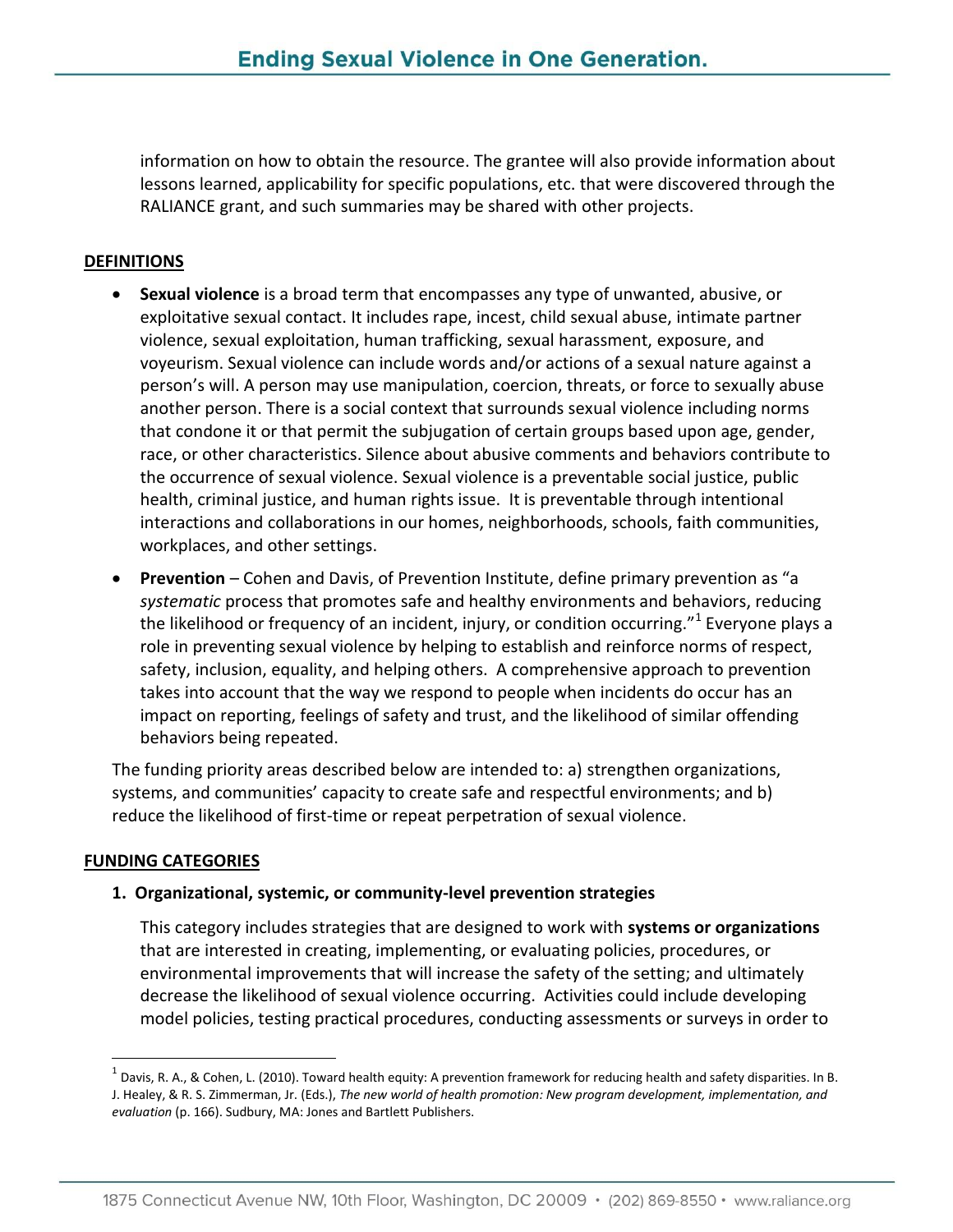better understand an organization's vulnerabilities and opportunities, or testing one or more particular methods. The RALIANCE Partners *hope to receive a few proposals that address sexual violence prevention strategies within sports institutions* (ex. athletic conferences, youth sports leagues, or coaching associations). Funders are also interested in research and evaluation activities that contribute to the existing body of sexual violence prevention evidence. This could include one of the following areas (note this is not an exhaustive list, but is intended for illustration purposes):

- a) developing model policies,
- b) testing practical procedures,
- c) conducting assessments or surveys in order to better understand an organization's vulnerabilities and opportunities,
- d) providing trainings, or
- e) messaging activities that encourage **organizations and systems** to engage in prevention activities.

*Projects must be able to be replicated*.

### **2. Strategies for reducing the likelihood of people to sexually offend**

This category includes strategies for working with people who are at risk to offend, or who have sexually offended, members of their support group, systems who serve them, or groups with whom they interact, in order to reduce the likelihood of first time or reoffending behaviors. Projects can be designed to work with juveniles and/or adults, and any gender. This could include the following areas (note this is not an exhaustive list, but is intended for illustration purposes):

- a) methods for enhancing access to treatment for those who are concerned about their thoughts or behaviors, or those of a loved one;
- b) accessible strategies for helping the public better understand offenders, or that various treatment options are effective and/or available;
- c) work with organizations or systems to help them deal appropriately with incidents that involve one of their employees, vendors, participants, or constituents in sexually abusing someone;
- d) bridging activities to enhance communication and collaboration between victim advocates and sex offender treatment and management professionals;
- e) promising practices for successfully reuniting people who have previously sexually abused someone, back into their communities; or
- f) policy or messaging projects that are evidence-based rather than fear-based.